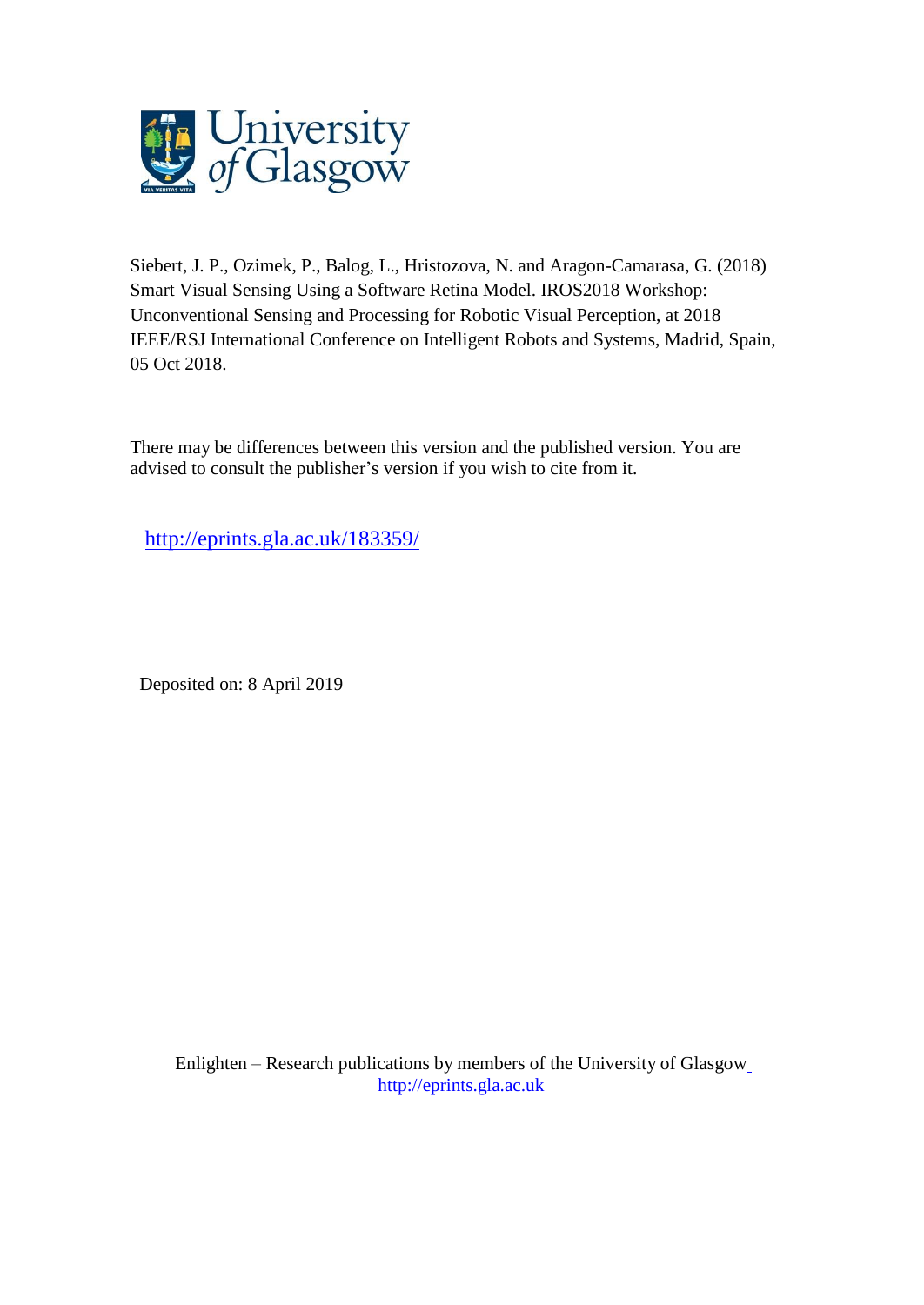# Smart Visual Sensing Using a Software Retina Model

Jan P. Siebert<sup>1,2</sup> and Piotr Ozimek<sup>1</sup>and Lorinc Balog<sup>1</sup>and Nina Hristozova<sup>1</sup>and Gerardo Aragon-Camarasa<sup>1</sup>

*Abstract*— We present an approach to efficient visual sensing and perception based on a non-uniformly sampled, biologically inspired, software retina that when combined with a DCNN classifier has enabled megapixel-sized camera input images to be processed *in a single pass*, while maintaining state-of-the recognition performance.

#### I. INTRODUCTION

A key issue in designing robotics systems is the cost of an integrated camera sensor that meets the bandwidth/processing requirement for many advanced robotics applications. Lightweight visual sensing is especially important for many applications, such as SLAM in autonomous aerial vehicles, or for wearable camera devices intended for egocentric perception applications. Even in conventional robotics tasks such as, grasping and manipulation, both the sheer visual data rate to be processed in real-time and the need for data efficiency when using Deep Learning technology present significant challenges. As DL networks become ever larger, more sophisticated, and correspondingly more computationally expensive to train, the need for data efficiency is becoming accordingly more critical.

To address the above issues, we have been investigating biologically motivated foveated vision algorithms based on the visual processing architectures found in mammals. This evolutionary development appears to reduce visual load by around two orders of magnitude. Based on this observation, we have developed a foveated visual architecture that implements a functional model of the retina-cortex mapping Fig.1 Right. In our prior research, this retina model served to produce feature vectors that were matched/classified using conventional methods[1]. Our software retina and mapping has been adapted to serve as a data-reducing/normalising preprocessor for classification and interpretation by means of Deep Convolutional Neural Nets (DCNN), [2], [3], allowing megapixel-sized camera input images to be processed *in a single pass*.



Fig. 1. Left: Gaussian receptive fields on top of a retina tessellation, taken from [1]. Centre: The 4196 node tessellation used in this paper. Right: A schematic view of the retino-coprtical mapping, taken from [4].

\*This work was supported by the EU funded *Human Brain Project* and also the Innovate UK funded *iSee* project.

<sup>1</sup>School of Computing Science, University of Glasgow, Scotland, UK.  $2$ Correspondence: paul.siebert@glasgow.ac.uk

# II. APPROACH

The retina model employed in this paper was originally developed by Balasuriya [1] (and later optimised by Ozimek [2]) who investigated developing a visual architecture that integrates feature extraction and gaze control based on a selforganised software retina. To generate the retina tessellation without local discontinuities, distortions or other artefacts, a self-similar neural network is used to define retina sampling locations as described by Clippingdale & Wilson [5], as illustrated in Fig.1 Left. This method relies on a network of N nodes jointly undergoing random translations to produce a tessellation with a near-uniform dense foveal region that seamlessly transitions into a sparse periphery. Each node in the resultant tessellation defines the location of a receptive field's centre. Each receptive field has a Gaussian response profile, the standard deviation of which scales linearly as an (inverse) function of local node density and this in turn scales inversely with eccentricity, visualised in Fig.1 Centre. This scaling balances between introducing aliasing at the sparsely sampled peripheries and super-Nyquist sampling at the densely sampled foveal region [2].



Fig. 2. An example of a transformed *Brown Bear* image: Left Cortex image, Centre: Retina Back-projection, Right: input image.

The values sampled by the receptive fields are then stored in an *imagevector*, comprising a one-dimensional array of intensity values which are input to the remainder of his visual processing chain and are also used to feed the processing pipeline in this work. To be compatible with current DCNN visual processing networks, which require regular image input matrices, we create a *cortical image*, Fig. 2 Left, by projecting the imagevector intensities via Gaussian kernels centred on the *polar-transformed* retina sampling locations.

The cortical image mapping should ideally be *conformal*, i.e. preserve local angles and maintain a fairly uniform receptive field density, while preserving local information captured by the retina without introducing any artefacts. These criteria must be satisfied to enable the convolution kernels of DCNNs to extract features from the resultant cortical image. While Swartz [4] reports modelling the retino-cortical mapping using a modified log-polar transform, we obtained a good mapping experimentally via a modified polar transform that confers a degree of scale and rotation invariance in addition to a substantial degree of visual data reduction. It is also possible to invert the image vector via *back-projection* to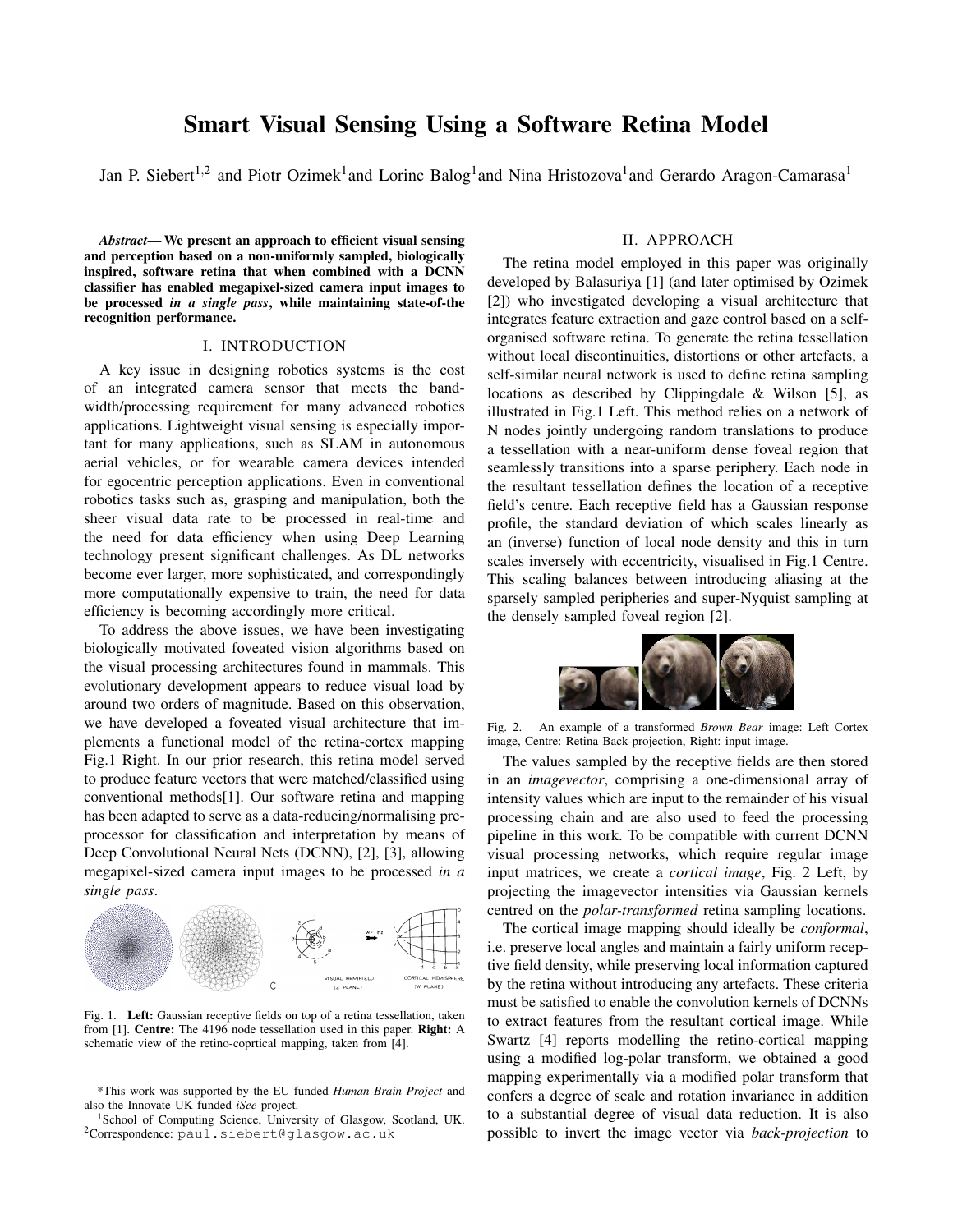produce an equivalent *retina* image, shown in Fig.2 Centre, c.f. the full-resolution input field-of-view in Fig. 2 Right.

## III. RECENT WORK

We reported a first pilot study [2] demonstrating a functional retina-integrated DCNN implementation which confirmed that DCNNs can be trained to recognise objects in cortical space and yield efficiency gains: Using a 4K node retina the method reduced the visual data by  $\sim \times 7$ , the input data to the CNN by 40% and the number of CNN training epochs by 36%. In this case the gains came at the expense of a slightly reduced F1 score of 0.80 when applying the full retino-cortical transform in a 4-way classification task, compared to an identical network yielding an F1 score of 0.86 for the same data set, but trained and classified using full-resolution images.

Having demonstrated the basic viability of the retinocortical mapping-DCNN approach, we implemented a 50K node *high-resolution* retina capable of sampling a  $930 \times 930$ pixel input image to produce a cortical image of around 150K pixels, yielding a visual data reduction of  $\sim$  × 16.7 and a network input reduction of  $\sim$   $\times$  5.8[3]. A GPU accelerated version of this 50K node retina[6] generates a cortical image in e13ms when executing on an NVIDIA GTX1080TI GPU, running CUDA C codes.

By pre-processing images collected by means of Tobii Pro 2 eye-tracking glasses [7], to control the fixation locations of a software retina model, we were able to demonstrate [8] that we can reduce the input to a custom designed DCNN architecture (based on DeepFix[9]) by  $\times$ 3 (subsequently improved to  $\times$  10.8 [10]), reduce the required training time by  $\times$ 3.8 and obtain over 98% classification rate when training and validating the system on a database of over 26,000 images of 9 object classes comprising common supermarket products. In this experiment, our objective was to allow a human operator to collect appropriate training data for a foveated egocentric perception[11], [3], [12] system simply by looking at objects. These objects may then be recognised in images collected by a human observer using eye tracking glasses, or a machine observer equipped with a saliency model to direct visual gaze.

We have also demonstrated the 4K node retina running on an Apple iPhone[13]. This comparatively small retina samples a patch in an image captured by the iPhone's camera and SIFT descriptors are extracted from the cortical image to direct the next retinal fixation location of the next in conjunction with a simple inhibition of return algorithm. The iPhone can therefore serve as an autonomous cortical image capture device for tasks such as object appearance learning.

The GPU accelerated implementation of the 50K node retina has been used to demonstrate real-time gaze control in a target tracking task[14]. In this experiment we trained a retina pre-processed DCNN pipeline with example tracking data based on a centroid colour tracker following an orange coloured target set against a dark background. The DCNN system learned to drive the Baxter Research Robot's wrist camera using pan-tilt signals learned from the cortical images

input to a custom DCNN we designed. Accordingly our DCNN was able to regress, directly in real time, from cortical space, the appropriate pan-tilt activation to allow the robot's wrist camera to track the coloured target.

Finally, in order to improve the overall data efficiency of the retina-DCNN combination, we have implemented a gamut of colour and intensity retinal ganglion P-cells[15] based on a model described by [16]. These include Red-Green & Blue-Yellow difference cells, and Red-Green & Blue-Yellow single and double opponent cells. We have also implemented the classical intensity difference of Gaussian response cells. These have been structured to generate the pairs of response outputs corresponding to rectified +ve  $\&$ -ve responses. As consequence these cells appear to exhibit the first stages of figure-ground separation in their responses to appropriate intensity and colour differential inputs and we anticipate this will simplify learning segmentation and object boundaries.

#### IV. WORK IN PROGRESS

Our research group is currently tackling the fundamental issue of how best to couple the retina directly to the DCNN to obtain the maximum data efficiency, avoiding the need to construct a cortical image by interpolation. Large-scale validation of the 50K node retina is also under investigation, based on the EPIC Kitchens dataset [17], as are methods for efficiently producing very large retinas able to process images of the order of 25Mpx. This effort is combined with integrating the retina approach with the latest DCNN architectures for robot vision, such as Deep6DPose [18]. Our intention is to process images from a robot on-wrist camera, such as the provided by the Baxter Research Robot, or an experimental in-palm camera mounted on the Smart Grasping System, developed by The Shadow Robot Company. We are also porting the retina to the Android smartphone platform and produce self-contained smartphone-based retina sensors for robotics and egocentric perception applications and a convenient method for capturing training data by non-expert users. We are constructing interfaces to commercial highresolution pan-tilt security cameras to allow these systems to serve within active vision systems using retina processing and cortex-based gaze control algorithms. To manage the data generated by these retina-supported camera systems, we are developing tools to allow editing and formatting prior to training DCNN systems.

## V. CONCLUSIONS

We have demonstrated that it is possible to make substantial data efficiency gains in terms of training computation, network sizes and inference rates by pre-processing images using a biologically inspired retina-cortex mapping that affords both visual data reduction and also a degree of scale and rotation invariance. Our ongoing investigations aim to realise fully the potential gains for this approach, its integration within mainstream robot vision DCNNs and underpin practical low-cost visual sensors for autonomous systems.